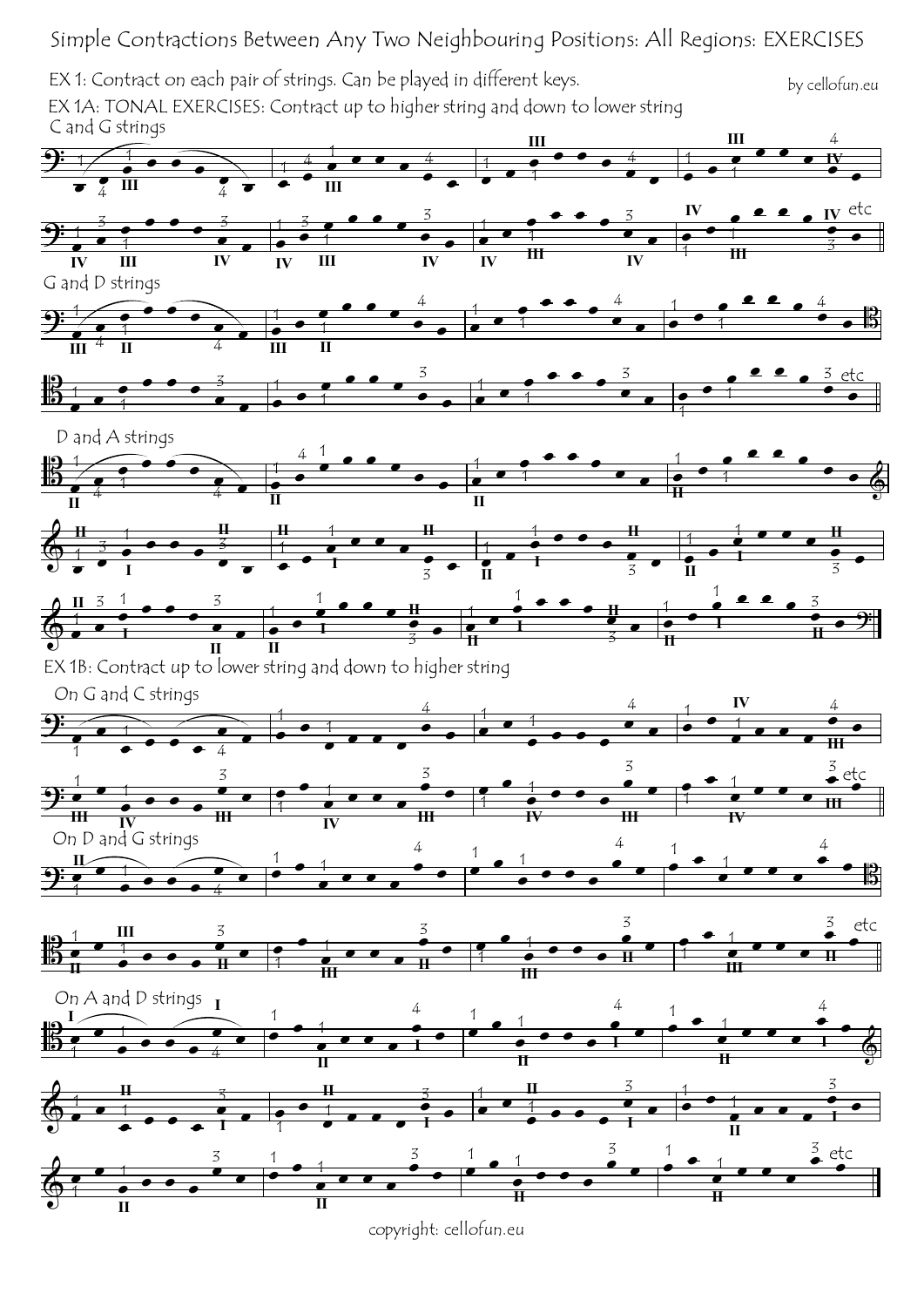## ALL POSSIBLE CONTRACTIONS STARTING FROM ANY ONE POSITION

Chromatic Exercises: Can be moved through all the different positions (keys) and played on any string pair A: Contract up to higher string and down to lower string.

EX A1: Semitone contraction (to whole tone distance between bottom and top fingers)



Diminished seventh EX A2: Wholetone contraction (to semitone distance between bottom and top fingers)



alternative fingerings for Neck Region



We can move these hand configurations chromatically upwards